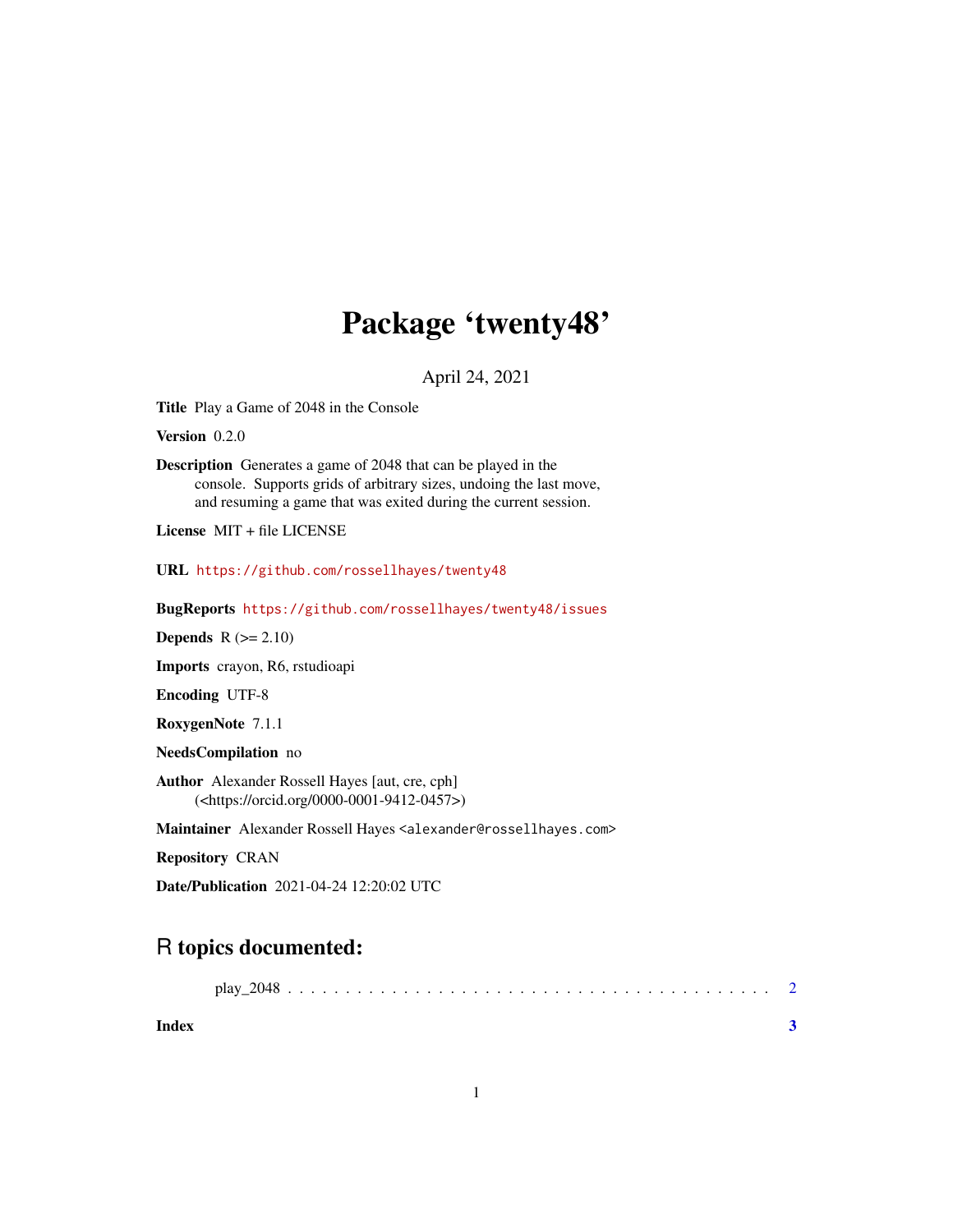<span id="page-1-0"></span>

#### Description

Interact with the game by typing commands into the console and pressing enter.

#### Usage

```
play_2048(size = 4, dynamic = rstudioapi::isAvailable())
```

```
resume_2048()
```
#### Arguments

| size    | An integer giving the grid's dimensions. Defaults to 4, which generates a 4-by-4 |  |  |  |  |  |  |  |  |
|---------|----------------------------------------------------------------------------------|--|--|--|--|--|--|--|--|
|         | grid.                                                                            |  |  |  |  |  |  |  |  |
| dvnamic | If dynamic is TRUE, commands can be input without pressing enter, creating a     |  |  |  |  |  |  |  |  |
|         | more seamless game experience. Note that dynamic commands currently only         |  |  |  |  |  |  |  |  |
|         | work in RStudio.                                                                 |  |  |  |  |  |  |  |  |

#### Value

Generates an interactive game of 2048 in the console.

#### Examples

play\_2048() play\_2048(size = 5)